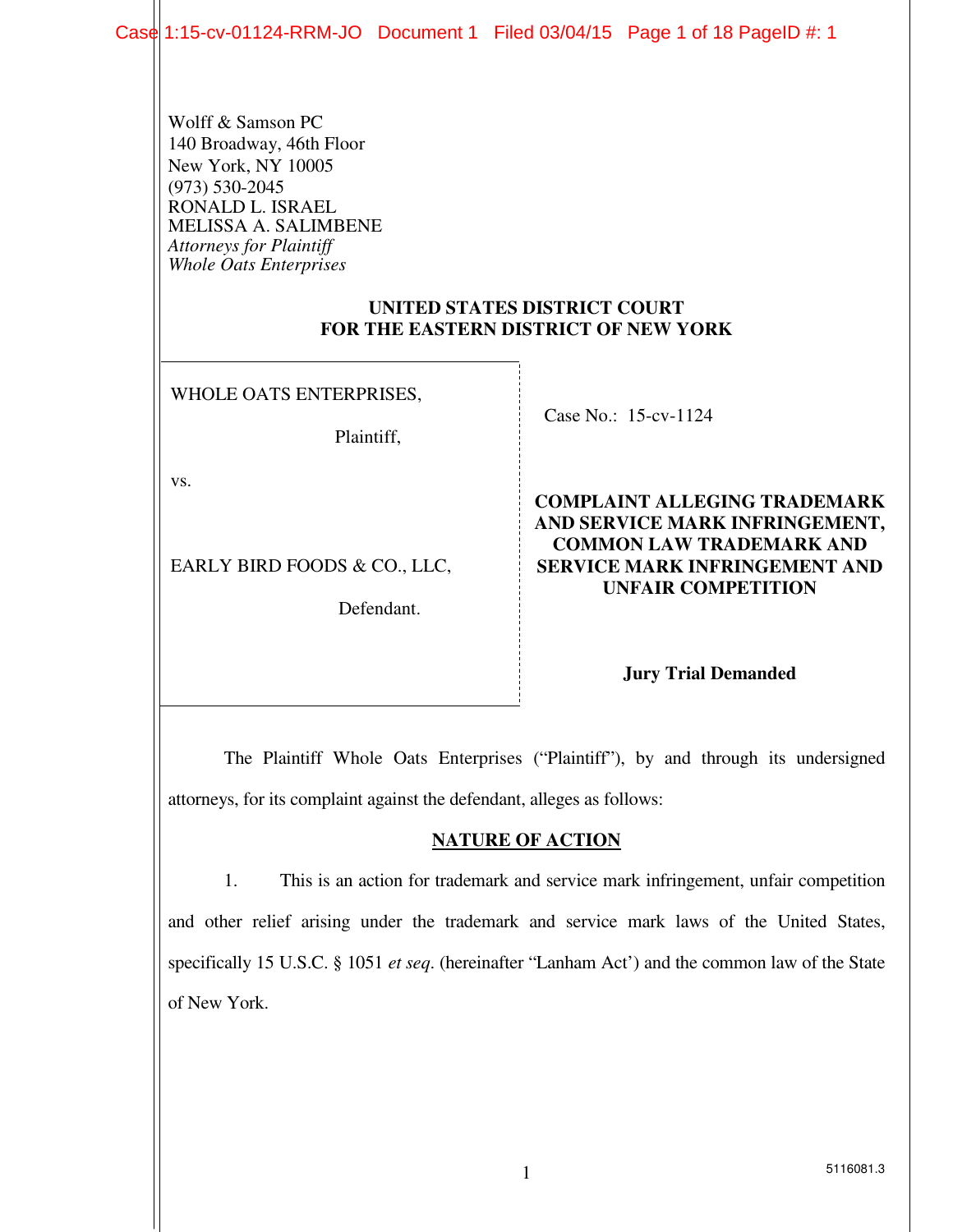#### **THE PARTIES**

2. Plaintiff Whole Oats Enterprises is a partnership organized under the laws of New York and is solely owned by partners Daryl Hall and John Oates, with a principal address of c/o Fulton & Meyer, 16030 Ventura Blvd., Suite 240, Encino, California 91436.

 3. Daryl Hall and John Oates (collectively the "Artists"), the sole partners of Whole Oats Enterprises, are well known musicians and members of the world famous musical duo DARYL HALL AND JOHN OATES, which musical group is commonly referred to by the group, fans and the media as HALL & OATES. The Artists have assigned the rights to the trademarks and service marks DARYL HALL AND JOHN OATES and HALL & OATES to Whole Oats Enterprises.

 4. Upon information and belief, the defendant Early Bird Foods & Co., LLC ("Defendant") is a limited liability company organized and existing under the laws of the state of New York with a principal place of business located at 24 Commerce Street, Brooklyn, New York 11231.

#### **JURISDICTION AND VENUE**

 5. This Court has subject matter jurisdiction over this action pursuant to 28 U.S.C. §§ 1331 and 1338 because Plaintiff's claims arise under the trademark and service mark laws of the United States. This Court also has supplemental jurisdiction pursuant to 28 U.S.C. §§ 1338(b) and 1367 over Plaintiff's claims that arise under the laws of the State of New York.

 6. This Court has personal jurisdiction over the parties to this action because (i) Plaintiff's claims arise in this judicial district, and (ii) the defendant is located within this judicial district and each party does business in this judicial district.

 7. Venue is proper in this judicial district pursuant to 28 U.S.C. § 1391 because Defendant's primary place of business is in this judicial district, each party does business in this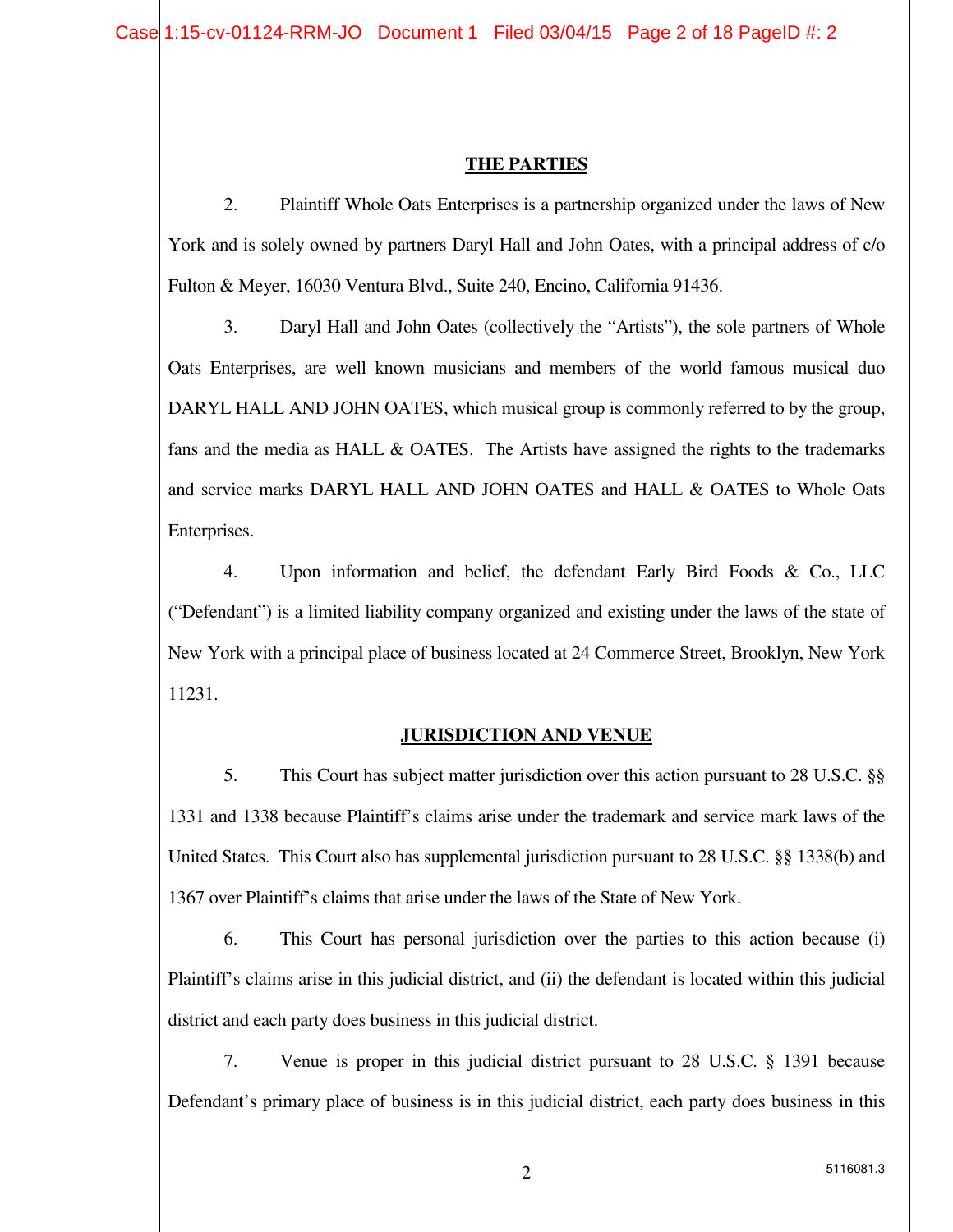judicial district, witnesses and evidence are located within this judicial district, and the acts complained of herein have taken place in this judicial district.

#### **PLAINTIFF'S "DARYL HALL AND JOHN OATES" AND "HALL & OATES" TRADEMARKS AND SERVICE MARKS**

 8. The Artists are well known musicians and members of the world famous musical duo DARYL HALL AND JOHN OATES. DARYL HALL AND JOHN OATES is one of the most successful musical groups of the last 40 years, having begun performing and recording in the early 1970s. Since that time, the group has sold many millions of musical sound recordings, and sold more albums than any other duo in music history.

 9. From the mid-1970s to the mid-1980s, DARYL HALL AND JOHN OATES released six singles that went to Number 1 on the charts, namely the songs "Rich Girl", "Kiss on My List," "Private Eyes," "I Can't Go For That (No Can Do), "Maneater" and "Out of Touch." These singles were featured on the group's six consecutive multi-platinum albums, namely, *Bigger Than Both of Us* (1976), *Voices* (1980), *Private Eyes* (1981), *H2O* (1982), *Rock N Soul, Part I* (1983) and *Big Bam Boom* (1984).

 10. DARYL HALL AND JOHN OATES has been performing in the most well-known music venues in the United States for decades and has participated in such historic musical moments as the "We Are The World" sessions and resulting hit single, as well as the Live-Aid concert held in Philadelphia in 1985. In addition, DARYL HALL AND JOHN OATES was inducted into the Rock N' Roll Hall of Fame in 2014 in connection with which the duo performed at the induction ceremony which took place at the Barclays Center in Brooklyn, New York.

 11. DARYL HALL AND JOHN OATES has continuously recorded and performed for music fans throughout the United States and elsewhere throughout the world for over four decades.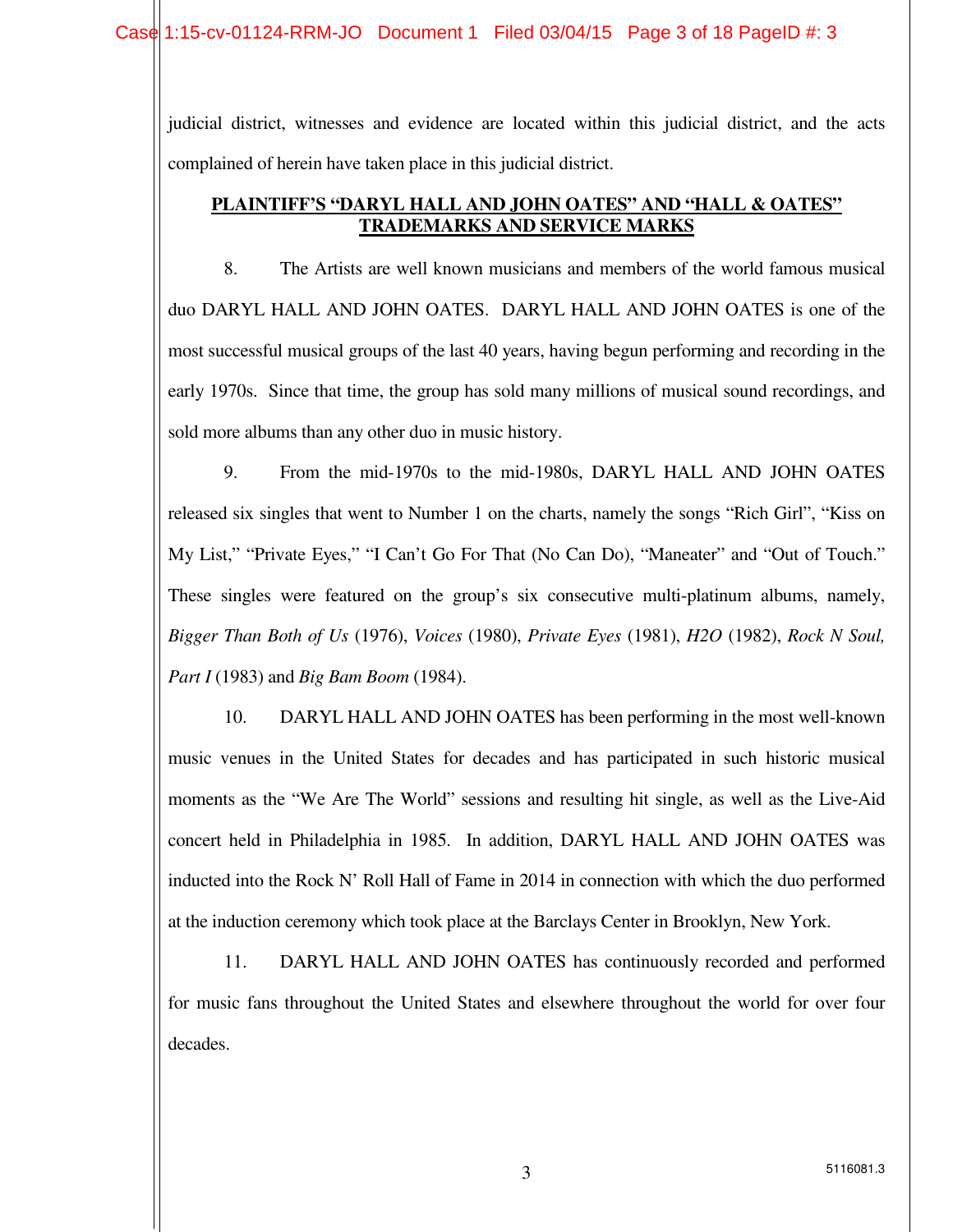12. Plaintiff is the owner of the following United States Trademark and Service Mark

registrations for its DARYL HALL AND JOHN OATES mark:

DARYL HALL AND JOHN OATES, Reg. No. 3,176,157, a registration in International Class 9 for musical sound recordings; musical video recordings;

DARYL HALL AND JOHN OATES, Reg. No. 1,340,047, a registration in International Class 25 for Tee-Shirts, Sweat Shirts; and

DARYL HALL AND JOHN OATES, Reg. No. 1,288,280, a registration in International Class 41 for Entertainment Services Rendered by a Vocal and Instrumental Group.

Printouts from the United States Patent and Trademark Office's Online Database of Plaintiff's registrations are attached hereto as **Exhibit A**.

13. The musical group DARYL HALL AND JOHN OATES is commonly referred to by the group, fans and the media as HALL & OATES. In addition to its rights in and to the mark DARYL HALL AND JOHN OATES, Plaintiff is the owner of well-established common law trademark and service mark rights in and to the mark HALL & OATES.

14. Plaintiff and Artists have invested a substantial amount of time, money and other resources advertising, promoting, marketing and publicizing their goods and services provided under the DARYL HALL AND JOHN OATES and HALL & OATES marks. As a result of Plaintiff's substantial advertising, marketing and promotional efforts, Plaintiff's marks have acquired substantial consumer recognition and goodwill. Plaintiff's marks have become important source indicators which identify the quality goods and services provided by Plaintiff and the Artists. For all of the foregoing reasons, Plaintiff's DARYL HALL AND JOHN OATES and HALL & OATES marks are exceedingly valuable assets of Plaintiff.

 15. By virtue of Plaintiff's extensive use of the marks DARYL HALL AND JOHN OATES and HALL & OATES, the marks have developed significant consumer recognition and goodwill. The marks DARYL HALL AND JOHN OATES and HALL & OATES have come to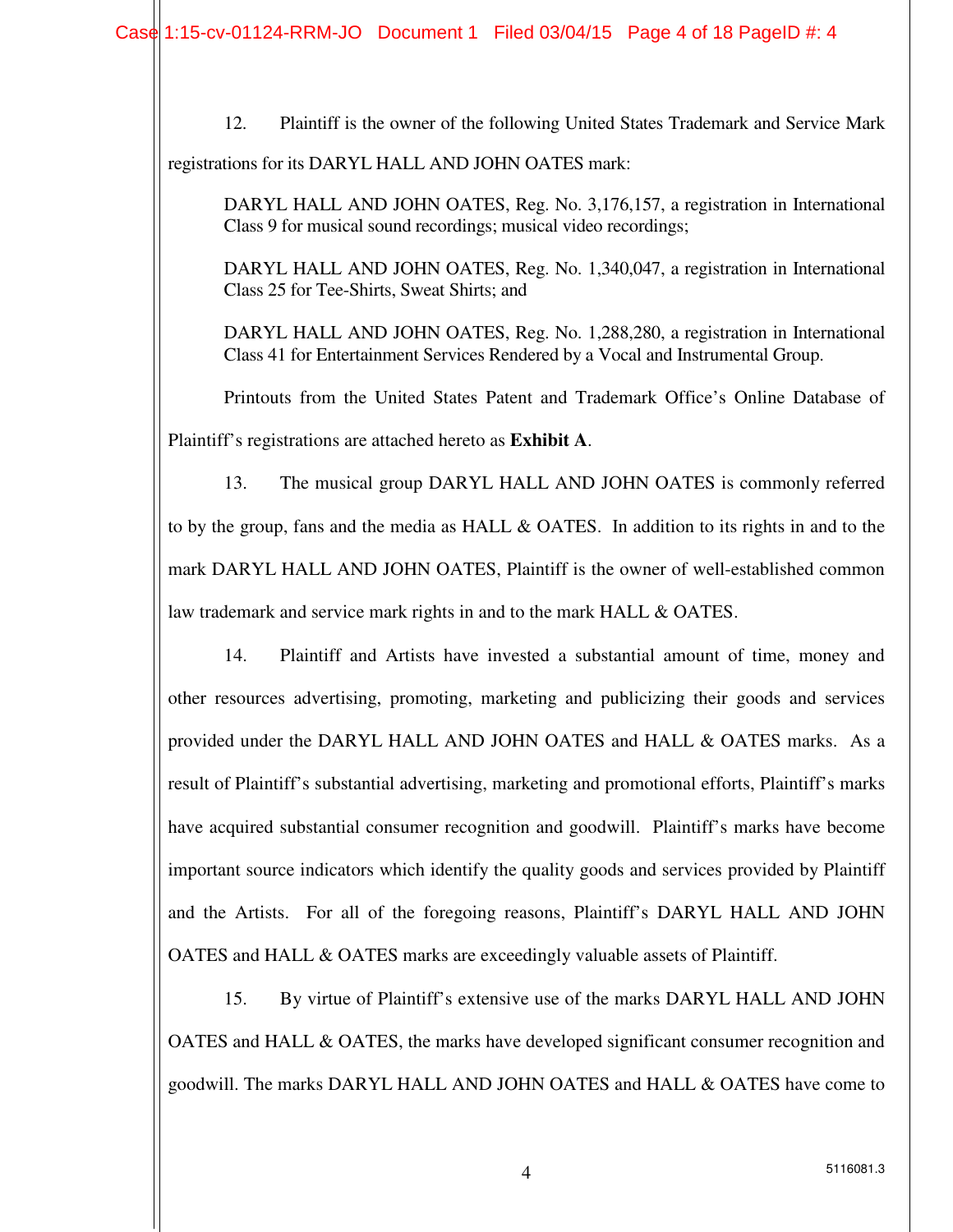be widely recognized by the public as identifying Plaintiff and Artists and their musical group goods and services.

#### **PLAINTIFF'S "HAULIN' OATS" MARK**

 16. Plaintiff is the owner, via assignment, of the mark HAULIN' OATS that is used in connection with the sale of oatmeal and the provision of food delivery services. Plaintiff is the owner of United States Trademark and Service Mark Reg. No. 4,345,444 for the mark HAULIN' OATS in International Class 30 for oatmeal and in International Class 39 for food delivery, which mark has been in use since March 1, 2012.

 17. The mark HAULIN' OATS is a phonetic play upon Plaintiff's well-known HALL & OATES name and mark.

#### **DEFENDANT'S INFRINGEMENT**

 18. Subsequent to Plaintiff's substantial use of its DARYL HALL AND JOHN OATES marks, and subsequent to Plaintiff's marks acquiring public recognition as identifying and distinguishing Plaintiff's goods and services from those of others, Defendant began using the confusingly similar name and mark "Haulin' Oats" in connection with the sale of granola.

 19. Upon information and belief, Defendant has utilized the confusingly similar mark "Haulin' Oats" on its product packaging, its advertising materials and on its website.

 20. The name and mark "Haulin' Oats" is an obvious play upon Plaintiff's wellknown HALL & OATES mark, and was selected by Defendant in an effort to trade off of the fame and notoriety associated with the Artists and Plaintiff's well-known marks.

 21. Over the years, various third parties have attempted to trade off of the fame and notoriety associated with the Artists and Plaintiff's marks, including by attempting to make a connection between the Artists' names and oats-related products.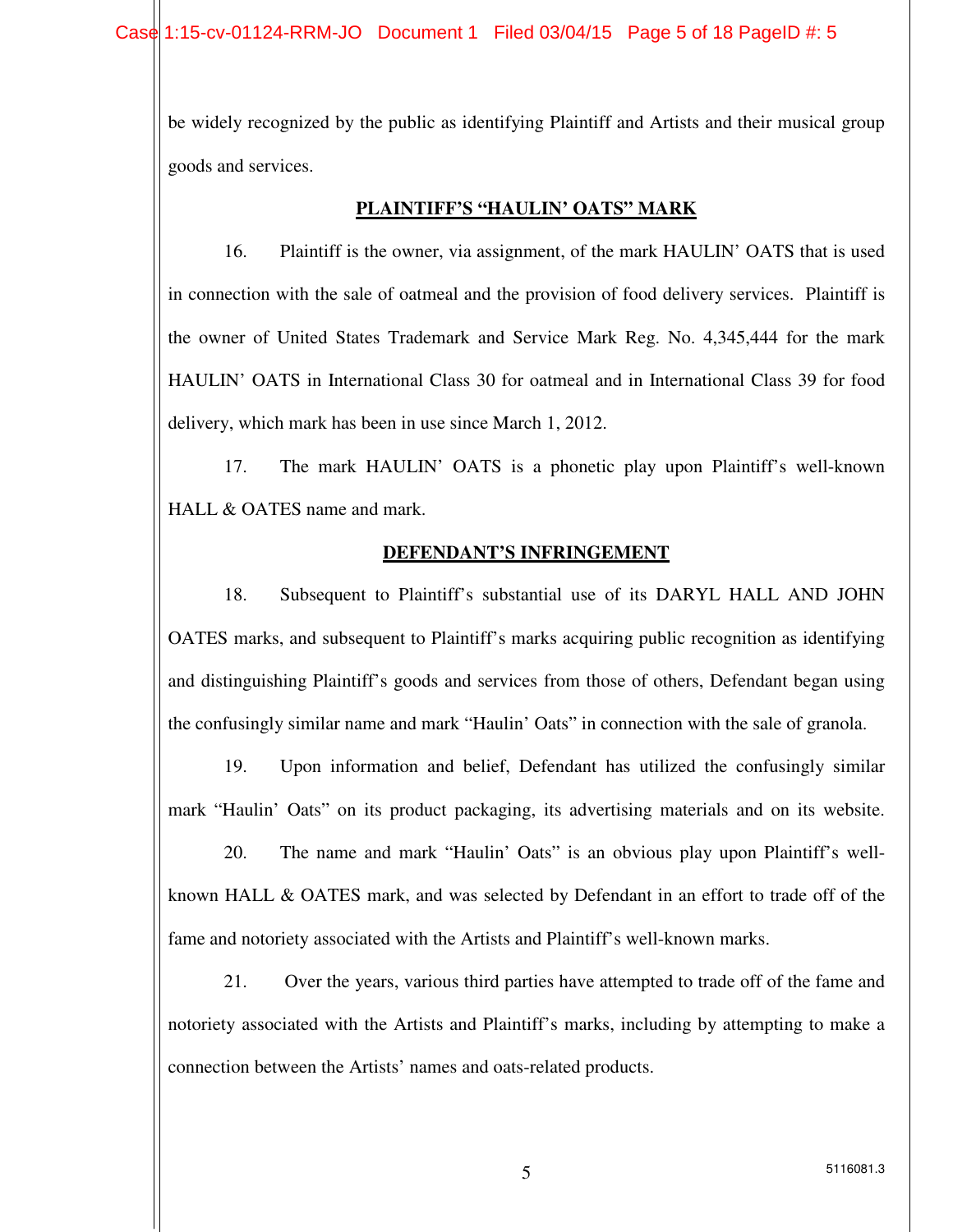22. In fact, DARYL HALL & JOHN OATES made this same connection from their inception, as the group's first full length musical sound recording was entitled "Whole Oats" (which title is used by Plaintiff as its corporate name) and the album cover featured a photograph of a container of oats bearing the words "Whole Oats," which album cover is depicted below:



 23. In 2014, Plaintiff became aware that an entity named Haulin' Oats, a partnership organized under the laws of California and based in Nashville, Tennessee, was also utilizing the mark HAULIN' OATS in connection with the sale of oatmeal and the provision of food delivery services.

 24. Thereafter, Plaintiff and Haulin' Oats entered into a business relationship whereby Haulin' Oats assigned to Plaintiff its trademark and service mark rights in and to the mark HAULIN' OATS (including the United States Trademark and Service Mark Registration identified above) and Plaintiff granted a royalty-based license back to Haulin' Oats.

25. Defendant's goods provided under the mark "Haulin' Oats" are highly related in nature to Plaintiff's licensee's goods sold under the HAULIN' OATS mark (namely oatmeal)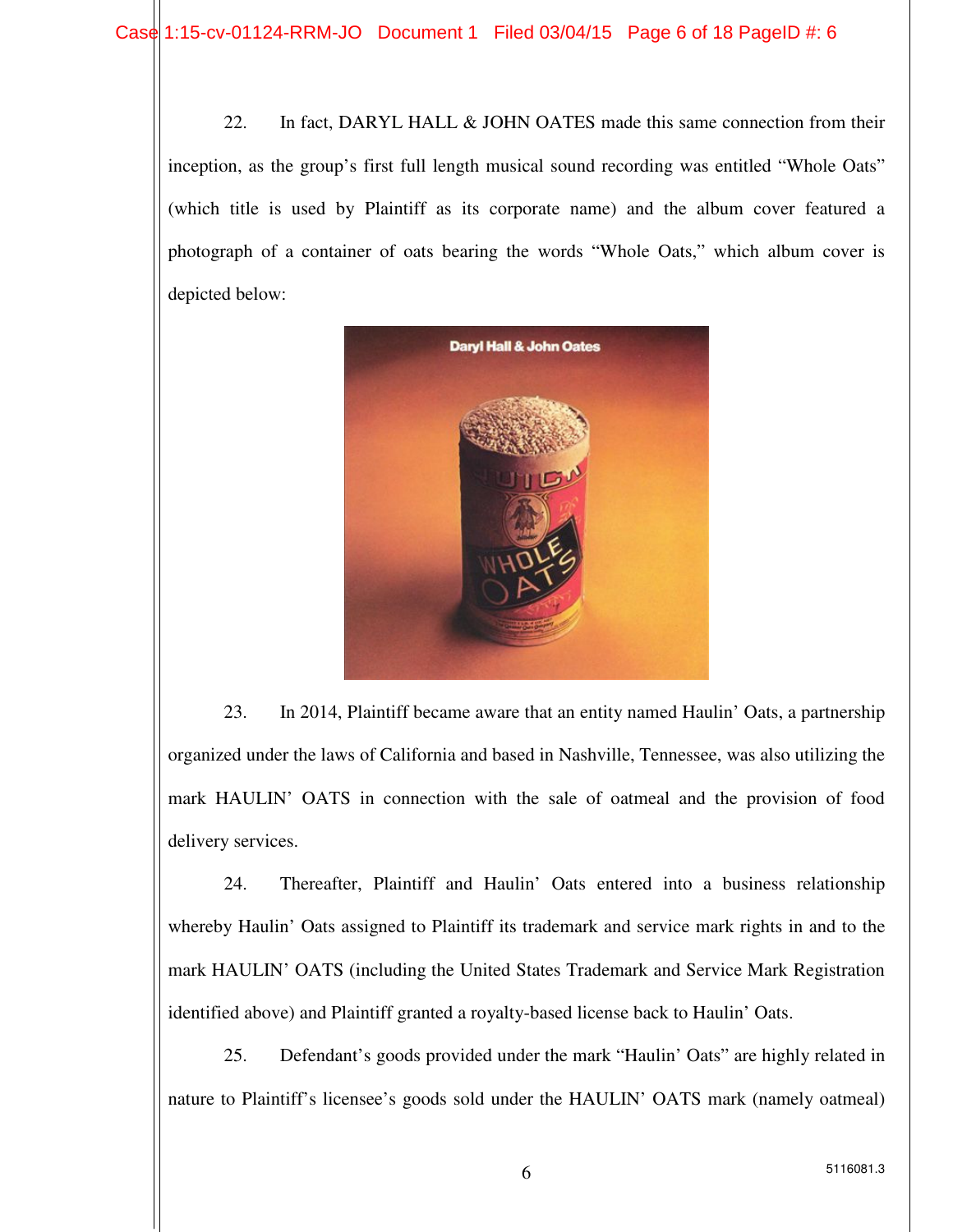and are directed towards the same class of consumers, such that Plaintiff and Plaintiff's licensee on the one hand and Defendant on the other hand are unquestionably in competition with respect to those goods.

26. Defendant's use of the name and mark "Haulin' Oats" is so similar to Plaintiff's DARYL HALL AND JOHN OATES and HALL & OATES marks, and is identical to its HAULIN' OATS mark, that it is likely to cause confusion, mistake or deception as to the source or origin of Defendant's goods. As a result of Defendant's use of the confusingly similar mark "Haulin' Oats" in connection with its goods, consumers are likely to believe that Defendant's goods are provided by, or sponsored by, or approved by, or licensed by, or affiliated with or in some other way legitimately connected to Plaintiff.

27. The acts of Defendant complained of hereinabove are unlawful, willful and knowingly performed with the intent and result of injuring Plaintiff.

#### **PLAINTIFF'S NOTICE TO DEFENDANT**

 28. Counsel for Plaintiff sent a cease and desist letter dated April 3, 2014 to Defendant, putting Defendant on notice of Plaintiff's rights in and to the marks DARYL HALL AND JOHN OATES and demanding that Defendant cease and desist from using the mark "Haulin' Oats" in connection with its goods.

 29. On April 24, 2014, Plaintiff received a letter from Defendant's counsel indicating that they would not comply with Plaintiff's demands. Plaintiff sent a responsive letter to Defendant's counsel on May 21, 2014.

 30. Defendant did not respond to Plaintiff's May 21, 2014 letter and has failed to comply with the demands set forth in Plaintiff's aforementioned letters and continues to utilize the mark "Haulin' Oats" in connection with its goods.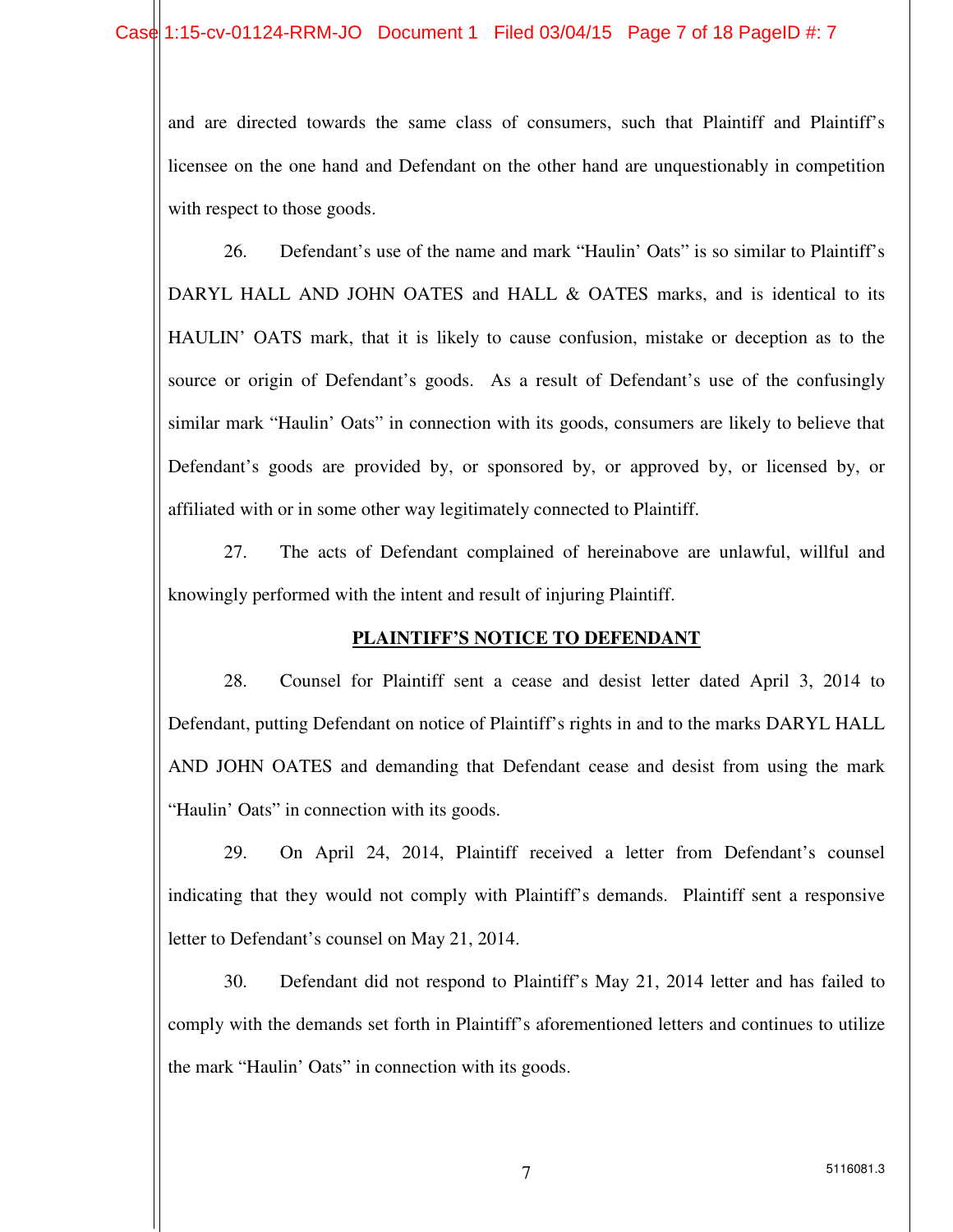#### **COUNT I**

#### **TRADEMARK AND SERVICE MARK INFRINGEMENT**

31. Plaintiff repeats and realleges each and every allegation contained in Paragraphs 1-30 of the Complaint as though fully set forth herein.

32. Defendant, through its conduct described above, is providing in interstate commerce goods under a mark that is a colorable imitation of Plaintiff's registered DARYL HALL & JOHN OATES trademark and service mark, which is likely to cause confusion or mistake and/or to deceive in violation of the Lanham Act Section 32(1) (15 U.S.C. § 1114(1)).

33. In addition, Defendant, through its conduct described above, is providing in interstate commerce goods under a mark that is a colorable imitation of Plaintiff's registered HAULIN' OATS trademark and service mark, which is likely to cause confusion or mistake and/or to deceive in violation of the Lanham Act Section 32(1) (15 U.S.C. § 1114(1)).

34. Upon information and belief, Defendant has committed such acts of infringement willfully and with full knowledge of Plaintiff's prior use and registration of, and rights in and to, its DARYL HALL & JOHN OATES and HAULIN' OATS trademarks and service marks.

35. As a result of Defendant's acts of infringement, Plaintiff has suffered and will continue to suffer serious and irreparable harm for which there is no adequate remedy at law.

#### **COUNT II**

#### **UNFAIR COMPETITION UNDER SECTION 43(a) OF THE LANHAM ACT**

36. Plaintiff repeats and realleges each and every allegation contained in Paragraphs 1-35 of the Complaint as though fully set forth herein.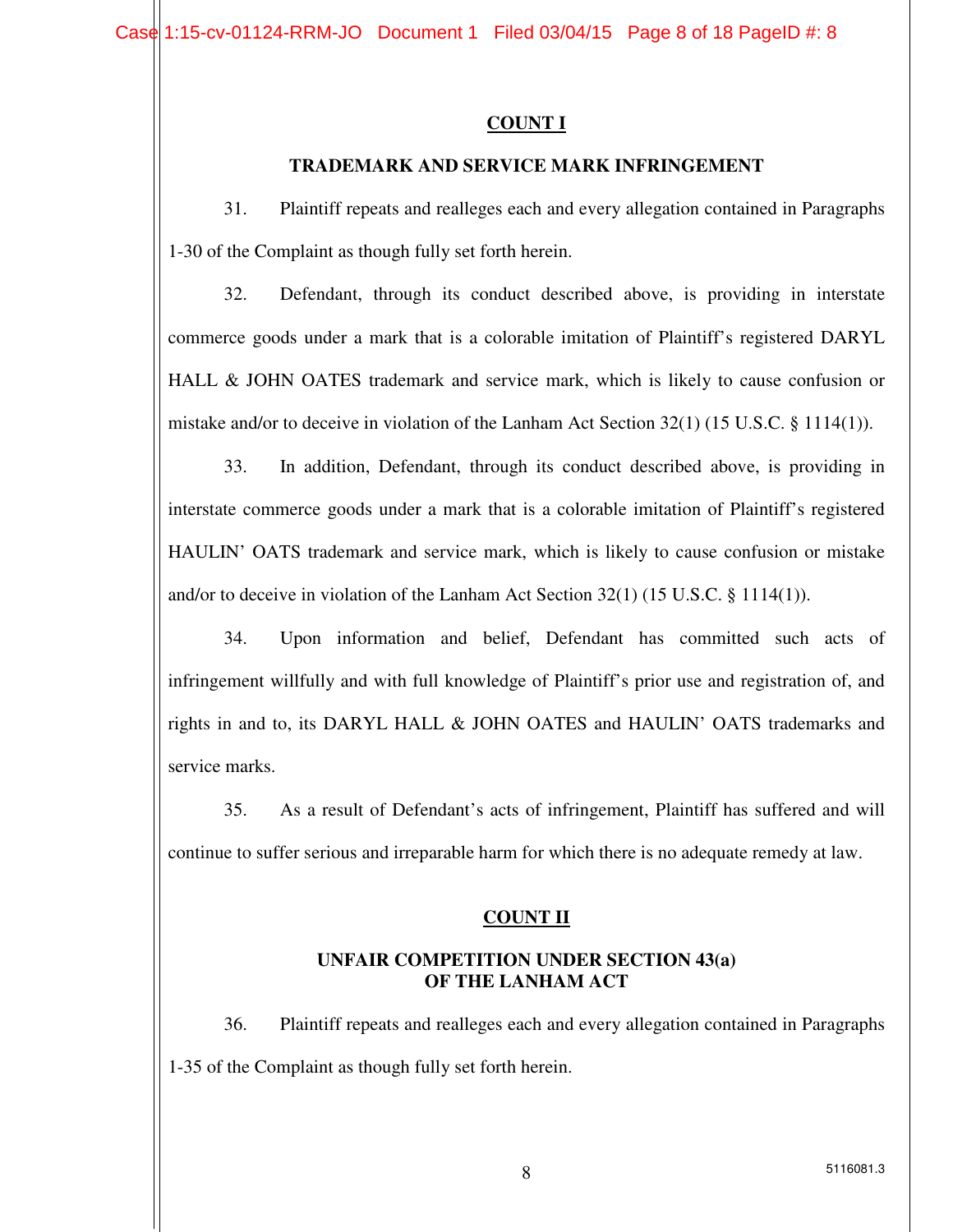37. Defendant, through its conduct as described above, is providing goods under a colorable imitation of Plaintiff's protectable marks DARYL HALL & JOHN OATES, HALL & OATES and HAULIN' OATS, which is likely to cause confusion or mistake and/or to deceive in violation of Section 43(a) of the Lanham Act (15 U.S.C. § 1125(a)).

38. Defendant has committed such acts of false designation of origin and false description and representation willfully and with full knowledge of Plaintiff's prior use of, and rights in, its DARYL HALL & JOHN OATES, HALL & OATES and HAULIN' OATS marks.

 39. As a result of Defendant's acts of unfair competition, Plaintiff has suffered and will continue to suffer serious and irreparable harm for which there is no adequate remedy at law.

#### **COUNT III**

#### C**OMMON LAW TRADEMARK AND SERVICE MARK INFRINGEMENT AND UNFAIR COMPETITION**

 40. Plaintiff repeats and realleges each and every allegation contained in Paragraphs 1-39 of the Complaint as though fully set forth herein.

 41. Defendant's aforesaid acts constitute infringement of Plaintiff's rights in its common law trademark and service marks DARYL HALL & JOHN OATES, HALL & OATES and HAULIN' OATS and tend to falsely describe or represent that Defendant's goods are provided by, or sponsored by, or approved by, or licensed by, or affiliated with or in some other way legitimately connected to Plaintiff and are of the same character, nature and quality as the goods and services of Plaintiff, thereby damaging Plaintiff and Plaintiff's reputation.

42. The acts of Defendant complained of hereinabove constitute acts of unfair competition against Plaintiff under the common law of the State of New York, which acts have been committed knowingly and willfully and have injured Plaintiff in its trade and business.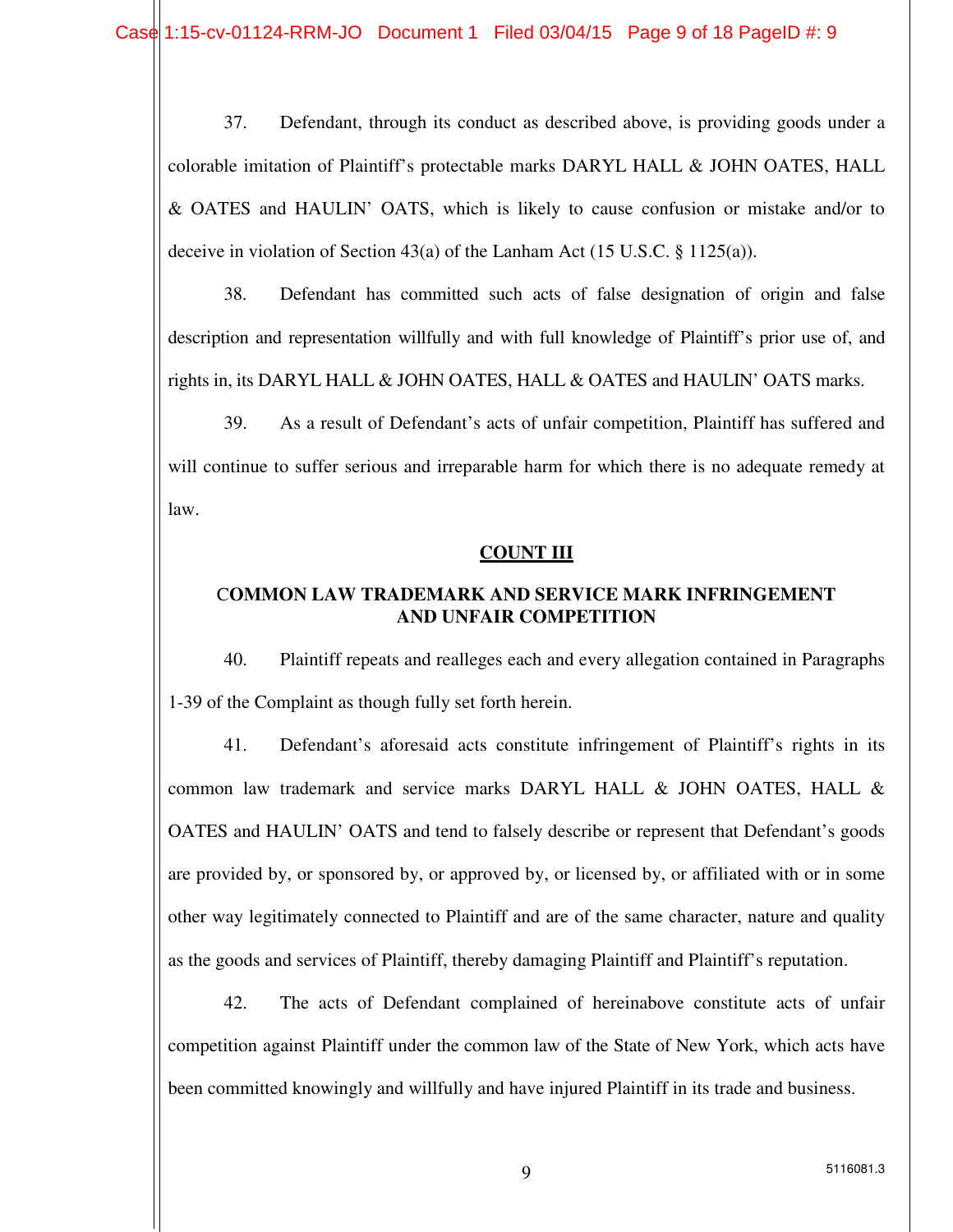43. By reason of the aforesaid acts, Defendant has caused damage to Plaintiff and to the goodwill associated with Plaintiff's mark.

#### **PRAYER FOR RELIEF**

 WHEREFORE, Plaintiff demands judgment in its favor and against Defendant as follows:

1. That Defendant, and its principals, officers, agents, servants, distributors, affiliates, employees, attorneys and representatives and all those in privity or acting in concert with the Defendant, and each of them, be permanently enjoined and restrained from, directly or indirectly:

(a) Using the confusingly similar marks "Haulin' Oats" or any other marks confusingly similar thereto, alone or in combination with other words, names, styles, titles, designs or marks in connection with the provision of their goods and services;

(b) Using in any other way any other marks or designations so similar to Plaintiff's aforesaid DARYL HALL & JOHN OATES, HALL & OATES and/or HAULIN' OATS marks as to be likely to cause confusion, mistake or deception;

(c) Falsely designating the origin, sponsorship, or affiliation of the Defendant's goods in any manner;

(d) Otherwise competing unfairly with Plaintiff in any manner;

(e) Using any words, names, styles, designs, titles, designations, or marks which create a likelihood of injury to the business reputation of Plaintiff and the goodwill associated therewith;

(f) Using any trade practices whatsoever including those complained of herein, which tend to unfairly compete with or injure Plaintiff's business and goodwill pertaining thereto; and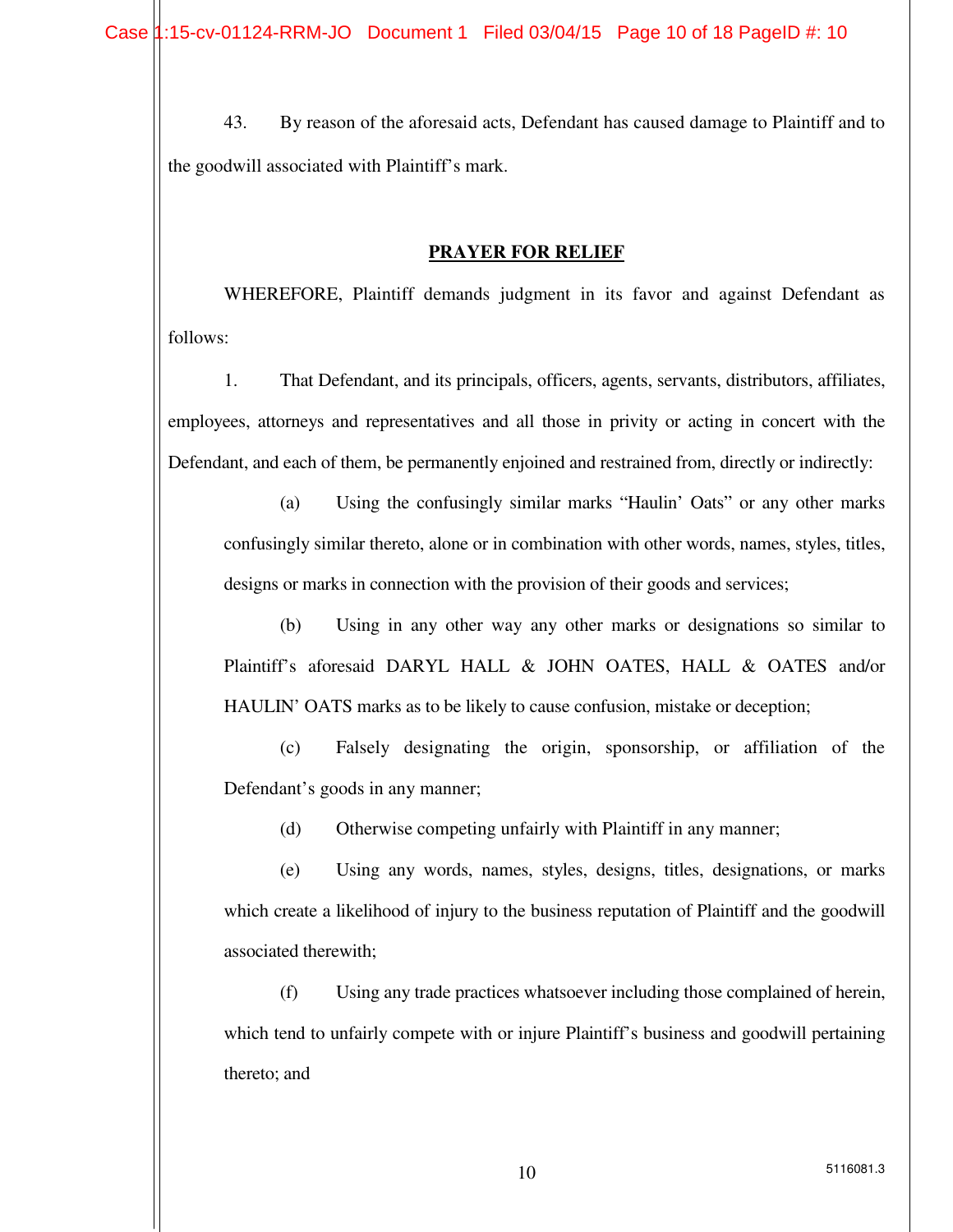(g) Continuing to perform in any manner whatsoever any of the acts complained of in this complaint.

2. That the Defendant be required to pay to Plaintiff compensatory damages for the injuries sustained by Plaintiff in consequence of the unlawful acts alleged herein and that such damages be trebled pursuant to 15 U.S.C. § 1117 because of the willful and unlawful acts as alleged herein.

3. That the Defendant be required to account for and pay over to Plaintiff all gains, profits and advantages derived by them from the unlawful activities alleged herein.

4. That Defendant be required to deliver for destruction all stationary, signs, advertisements, promotional flyers, cards, brochures, menus, promotional materials and any other written materials which bear the trademark "Haulin' Oats" together with all plates, molds, matrices and other means and materials for making or reproducing the same.

5. That the Defendant be required to pay to Plaintiff all of its litigation expenses, including but not limited to reasonable attorneys fees and the costs of this action.

 6. That Plaintiff be awarded such other and further relief as the Court may deem just and proper.

> WOLFF & SAMSON PC 140 Broadway, 46th Floor New York, NY 10005 (973) 530-2045 Attorneys for Plaintiff Whole Oats Enterprises

 By: */s/ Ronald L. Israel* RONALD L. ISRAEL

Dated: March 4, 2015 New York, New York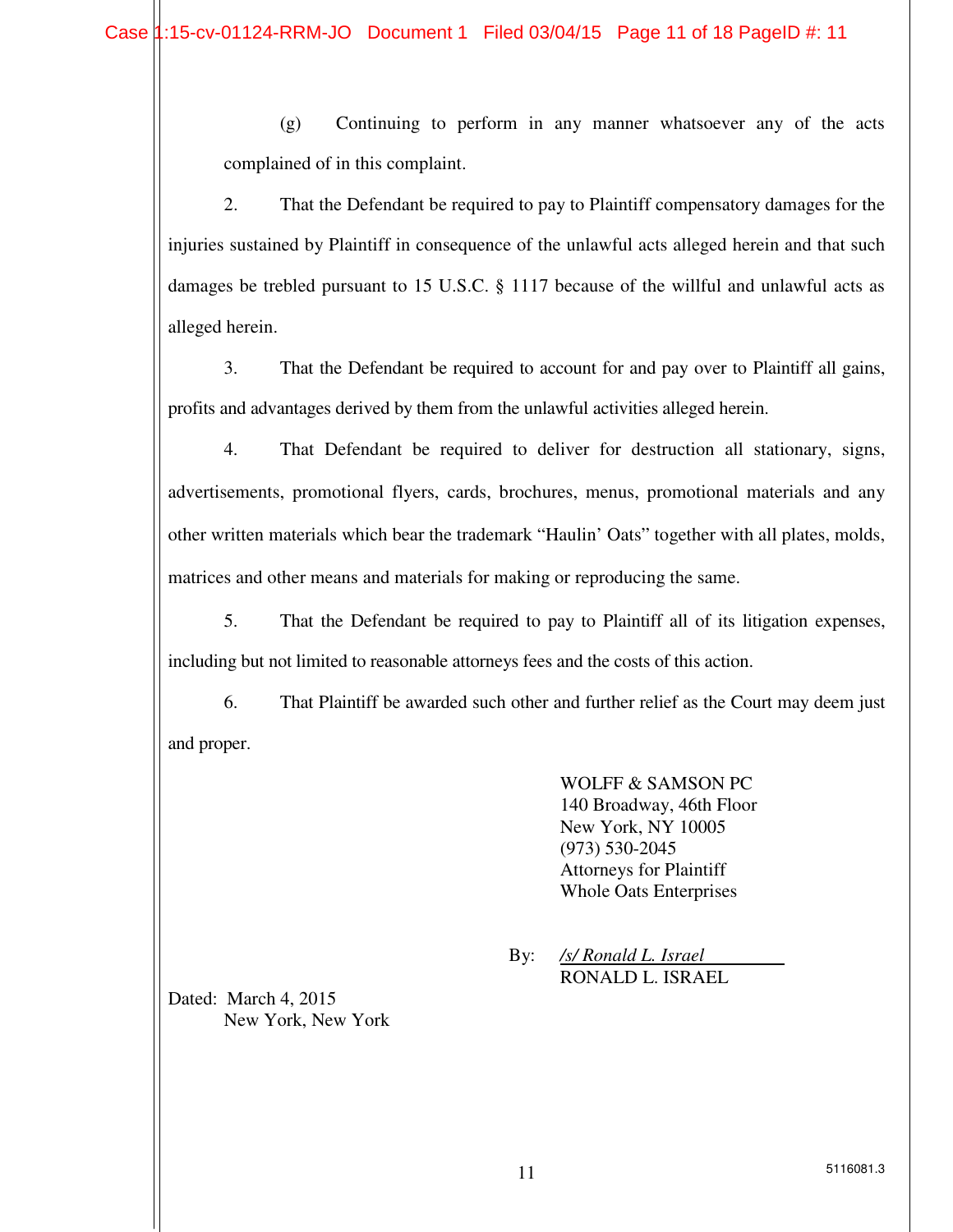Case 1:15-cv-01124-RRM-JO Document 1 Filed 03/04/15 Page 12 of 18 PageID #: 12

# **EXHIBIT A**

 $\mathcal{L}^{\mathcal{L}}(\mathcal{L}^{\mathcal{L}})$  . The  $\mathcal{L}^{\mathcal{L}}(\mathcal{L}^{\mathcal{L}})$ 

 $\sim$  4  $^{\circ}$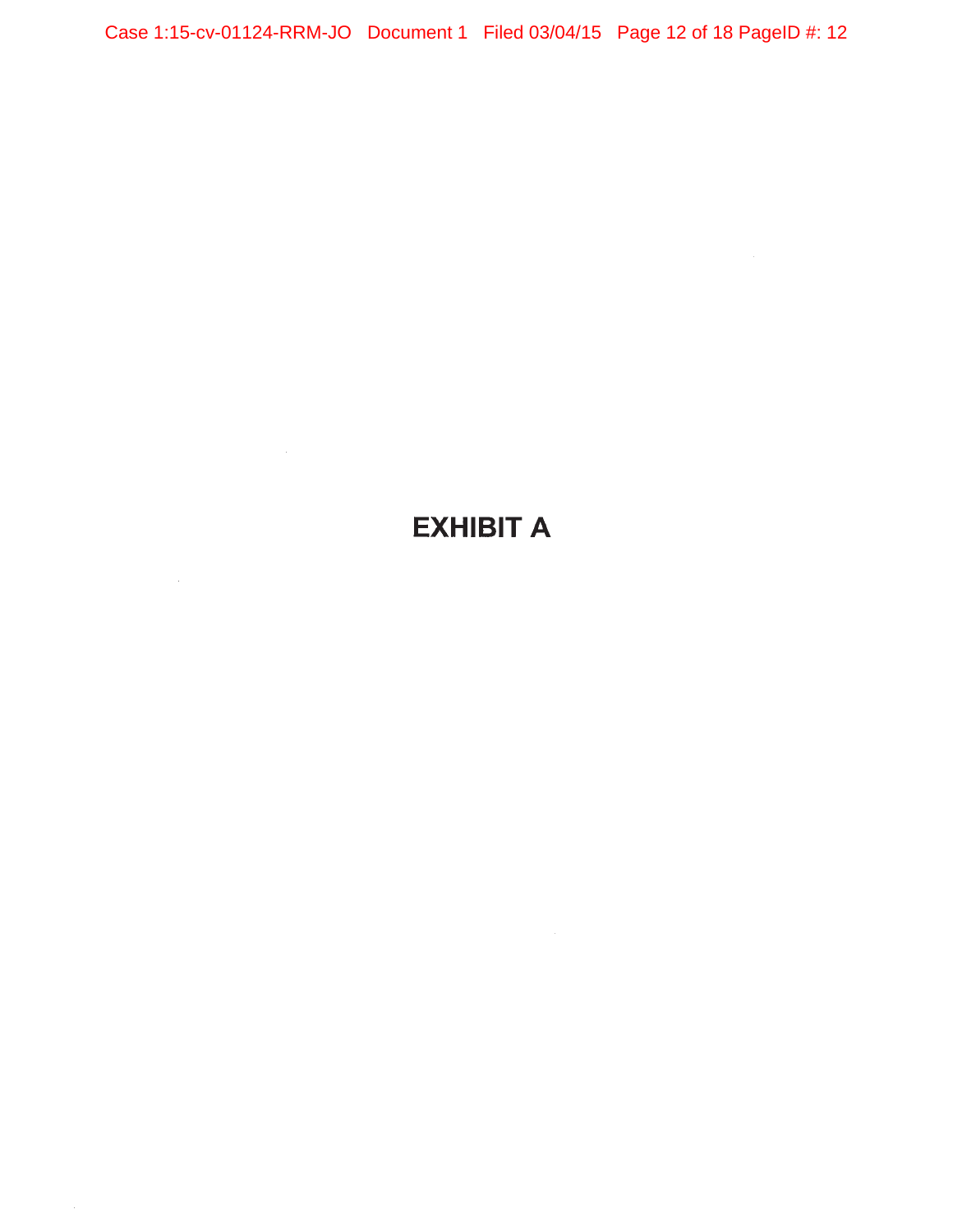

United States Patent and Trademark Office

Home Site Index Search FAQ Glossary Guides Contacts eBusiness eBiz alerts News Help

### Trademarks > Trademark Electronic Search System (TESS)

TESS was last updated on Wed Mar 4 03:20:54 EST 2015



# DARYL HALL JOHN **OATES**

**Word Mark** DARYL HALL JOHN OATES Goods and IC 009. US 021 023 026 036 038. G & S: musical sound recordings; musical video recordings. FIRST **Services** USE: 19710101. FIRST USE IN COMMERCE: 19710101 **Standard Characters Claimed Mark Drawing** (4) STANDARD CHARACTER MARK Code Serial Number 78595103 **Filing Date** March 25, 2005 **Current Basis** 1A Original Filing 1A **Basis Published for** September 12, 2006 **Opposition Registration** 3176157 **Number Registration** November 28, 2006 **Date** Owner (REGISTRANT) Whole Oats Enterprises Daryl Hall and John Oates, both US citizens PARTNERSHIP NEW YORK c/o Fulton & Meyer 17530 Ventura Boulevard, Suite 201 Encino CALIFORNIA 91316 **Attorney of DEBORAH L BENSON Record Prior**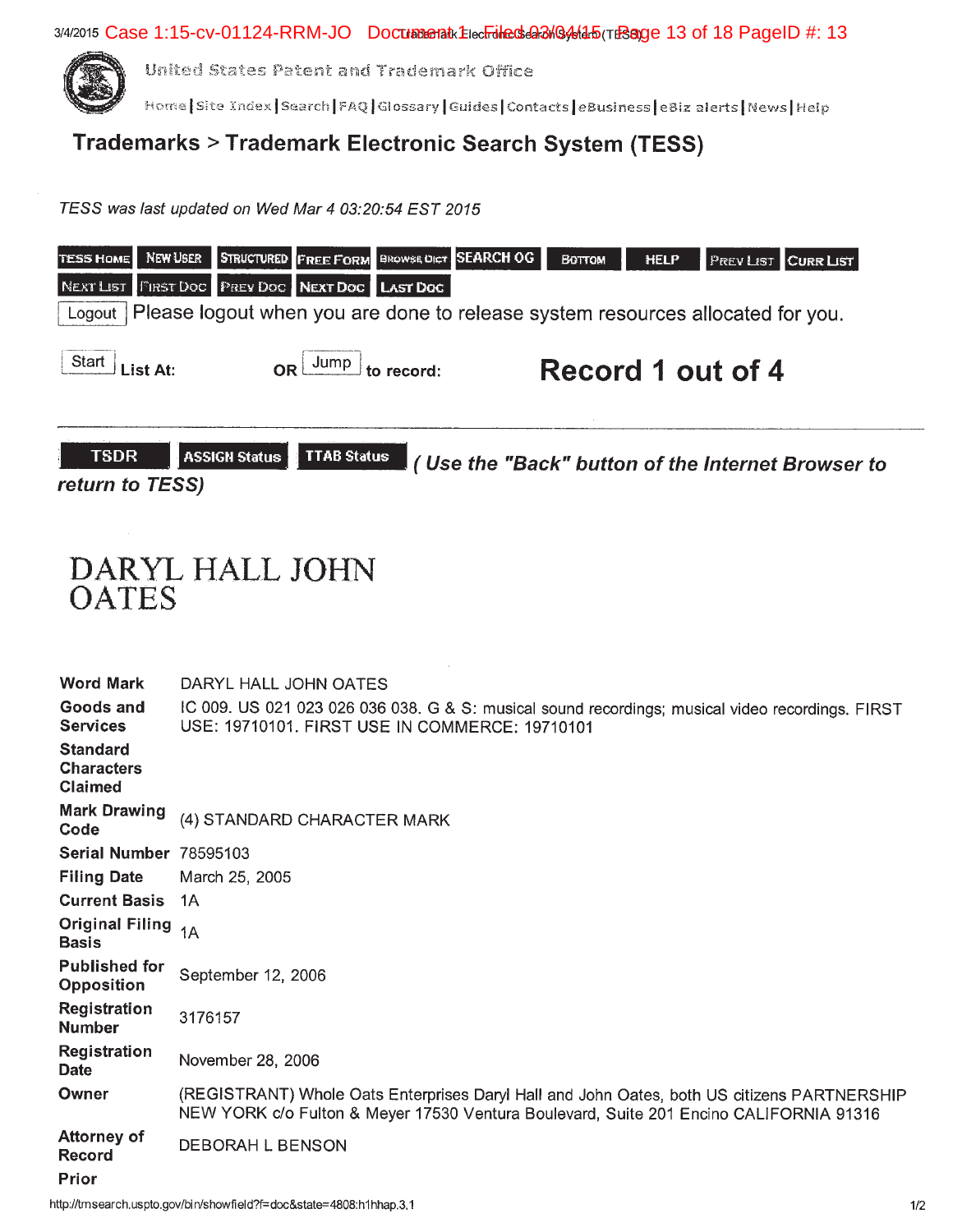3/4/2015 Case 1:15-cv-01124-RRM-JO Document Lecriled 03/04/15 (TE8 age 14 of 18 PageID #: 14 Registrations 1288280;1340047 Type of Mark TRADEMARK Register **PRINCIPAL** Affidavit Text SECT 15. SECT 8 (6-YR). The name DARYL HALL JOHN OATES identifies a living individual whose consent is of record. **Other Data Live/Dead** LIVE Indicator

|  |                                                | TESS HOME NEW USER STRUCTURED FREE FORM BROWSE DICT SEARCH OG. | To <sub>P</sub> | HELP | <b>I PREVLIST CURR LIST</b> |  |
|--|------------------------------------------------|----------------------------------------------------------------|-----------------|------|-----------------------------|--|
|  | NEXT LIST FIRST DOC PREV DOC NEXT DOC LAST DOC |                                                                |                 |      |                             |  |

[.HOME | SITE INDEX | SEARCH | eBUSINESS | HELP | PRIVACY POLICY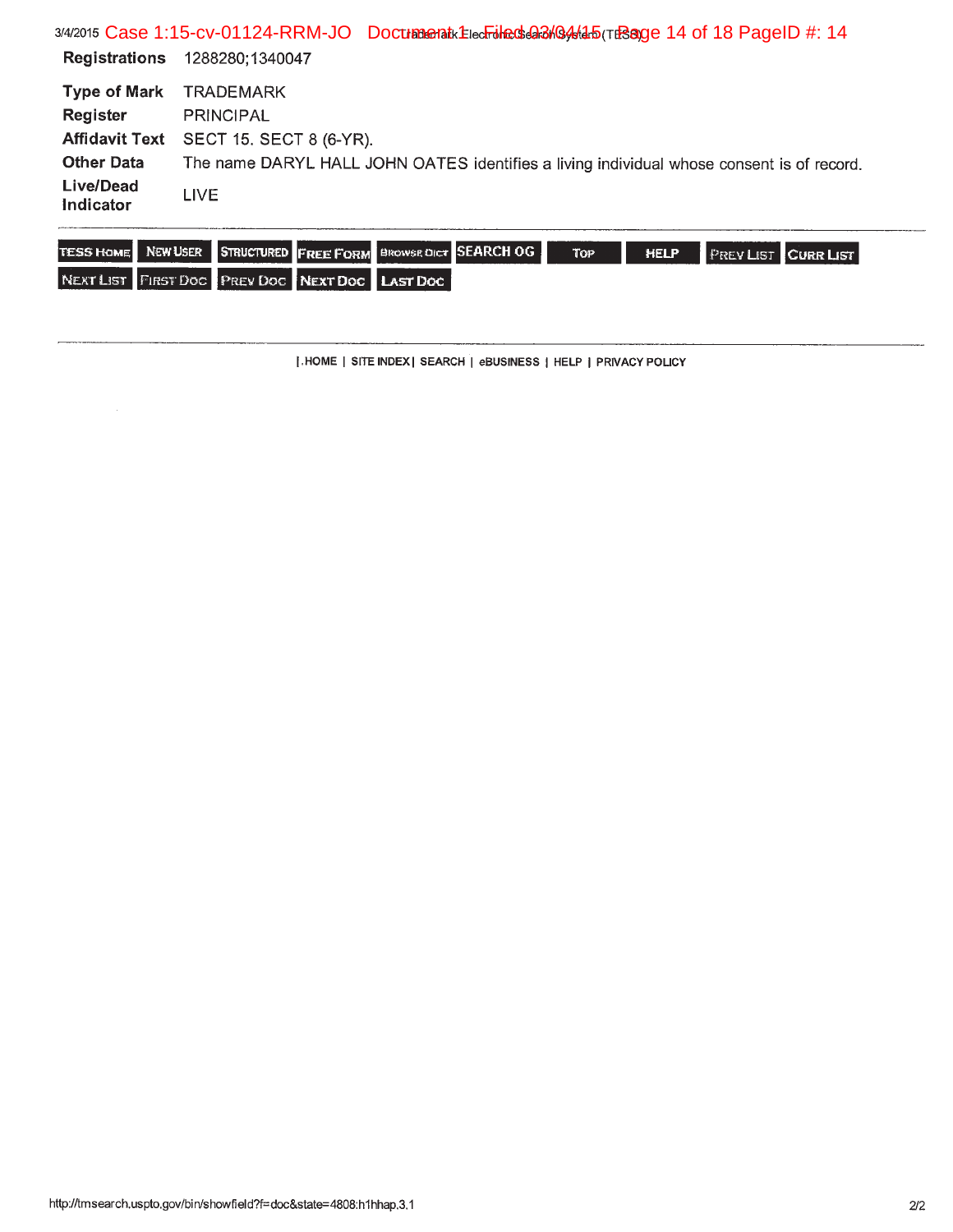3/4/2015 Case 1:15-cv-01124-RRM-JO Document KEIedForeds@GAGA4465 (TESauge 15 of 18 PageID #: 15



United States Patent and Trademark Office

Home Site Index Search FAQ Glossary Guides Contacts | eBusiness | eBiz alerts | News | Help

## Trademarks > Trademark Electronic Search System (TESS)

TESS was last updated on Wed Mar 4 03:20:54 EST 2015



# DARYL HALL **JOHN OATES**

Word Mark DARYL HALL JOHN OATES Goods and IC 041. US 107. G & S: Entertainment Services Rendered by a Vocal and Instrumental Group. FIRST **Services** USE: 19710000. FIRST USE IN COMMERCE: 19710000 **Mark Drawing** (5) WORDS, LETTERS, AND/OR NUMBERS IN STYLIZED FORM Code **Serial** 73420603 **Number** Filing Date April 7, 1983 **Current**  $1A$ **Basis** Original 1A **Filing Basis Published** for May 8, 1984 **Opposition** Registration 1288280 **Number** Registration July 31, 1984 Date Owner (REGISTRANT) Whole Oats Enterprises Partnership composed of Daryl Hall and John Oates (United States citizens) PARTNERSHIP NEW JERSEY c/o Paul Dickman, Dickman Entertainment PO BOX 63535 Philadelphia PENNSYLVANIA 19147 **Attorney of** 

Andrea J. Mealey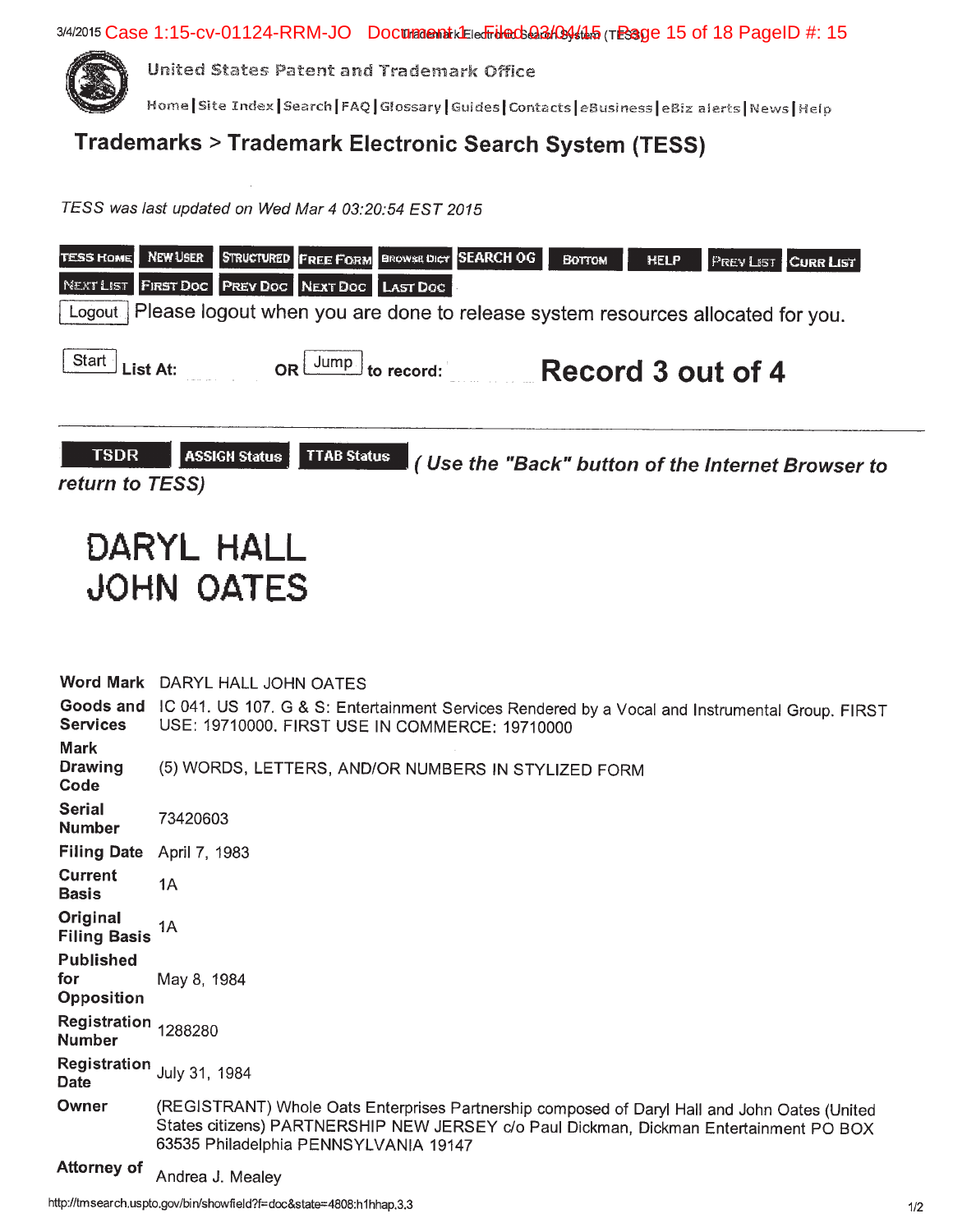|                               | 3/4/2015 Case 1:15-CV-01124-RRM-JO Doculate and Electric Case 3/6/6/4/4 5 (TERSAGE 16 of 18 Page ID #: 16 |  |  |  |  |  |
|-------------------------------|-----------------------------------------------------------------------------------------------------------|--|--|--|--|--|
| <b>Record</b>                 |                                                                                                           |  |  |  |  |  |
| <b>Description</b><br>of Mark | Color is not claimed as a feature of the mark.                                                            |  |  |  |  |  |
| Type of<br><b>Mark</b>        | <b>SERVICE MARK</b>                                                                                       |  |  |  |  |  |
| Register                      | <b>PRINCIPAL</b>                                                                                          |  |  |  |  |  |
| <b>Affidavit</b><br>Text      | SECT 15. SECT 8 (6-YR). SECTION 8(10-YR) 20140827.                                                        |  |  |  |  |  |
| Renewal                       | 2ND RENEWAL 20140827                                                                                      |  |  |  |  |  |
| <b>Other Data</b>             | The names Daryl Hall and John Oates are of living individuals whose consents are of record.               |  |  |  |  |  |
| Live/Dead<br>Indicator        | <b>LIVE</b>                                                                                               |  |  |  |  |  |
|                               |                                                                                                           |  |  |  |  |  |

|  |                                                | TESS HOME NEW USER STRUCTURED FREE FORM BROWSE DICT SEARCH OG | TOP <sup>1</sup> | <b>HELP</b> | <b>PREVIET CURR LIST</b> |  |
|--|------------------------------------------------|---------------------------------------------------------------|------------------|-------------|--------------------------|--|
|  | NEXT LIST FIRST DOC PREV DOC NEXT DOC LAST DOC |                                                               |                  |             |                          |  |

| .HOME | SITE INDEX | SEARCH | eBUSINESS | HELP | PRIVACY POLICY

 $\label{eq:2.1} \begin{split} \mathcal{L}_{\text{max}}(\mathbf{r}) & = \frac{1}{2} \mathcal{L}_{\text{max}}(\mathbf{r}) \mathcal{L}_{\text{max}}(\mathbf{r}) \\ & = \frac{1}{2} \mathcal{L}_{\text{max}}(\mathbf{r}) \mathcal{L}_{\text{max}}(\mathbf{r}) \mathcal{L}_{\text{max}}(\mathbf{r}) \mathcal{L}_{\text{max}}(\mathbf{r}) \mathcal{L}_{\text{max}}(\mathbf{r}) \mathcal{L}_{\text{max}}(\mathbf{r}) \mathcal{L}_{\text{max}}(\mathbf{r}) \mathcal{L}_{\text{max}}(\mathbf{r})$ 

 $\bar{\tau}$ 

 $\hat{\mathcal{L}}$ 

 $\sim 0.1$ 

 $\bar{z}$ 

 $\sim$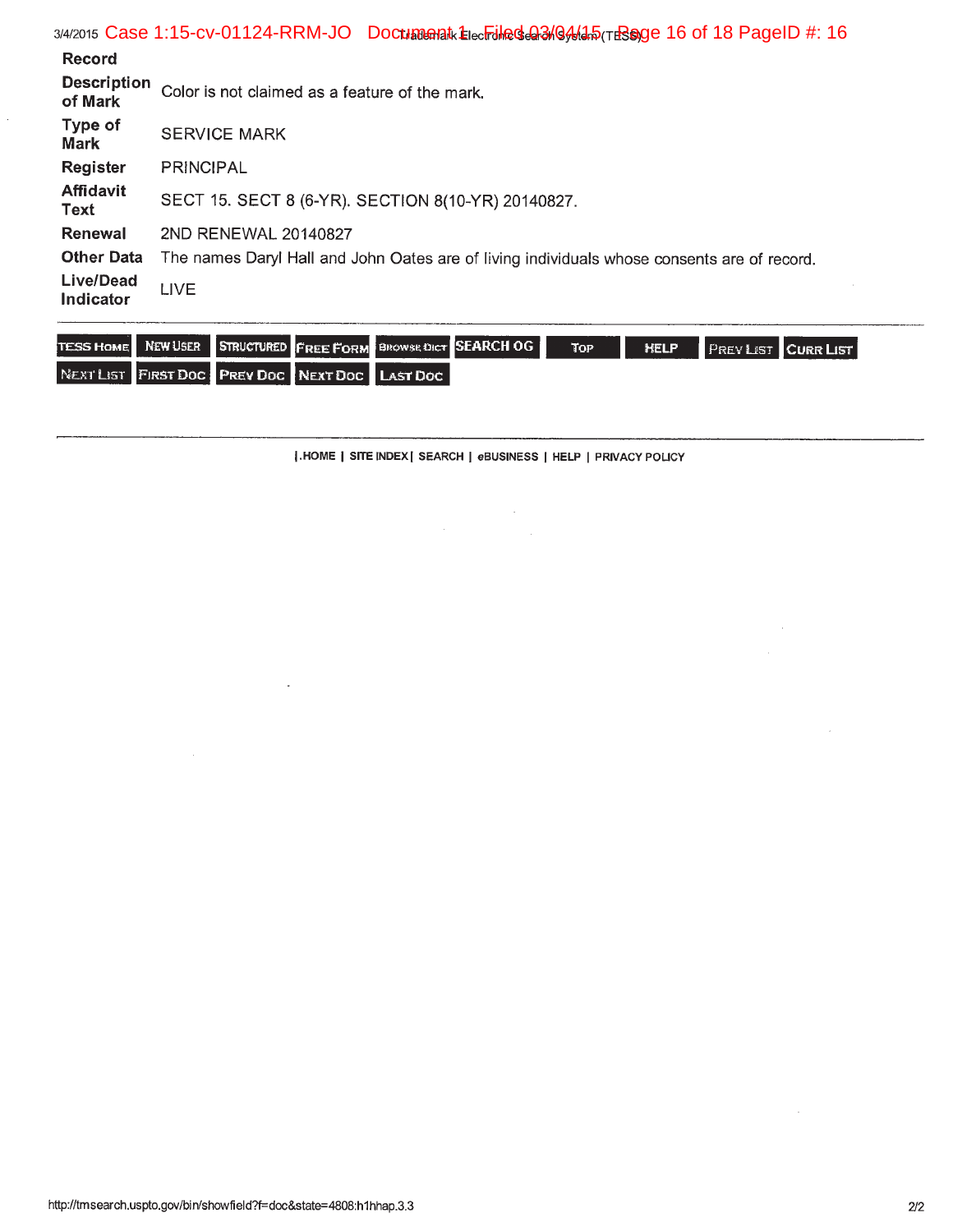3/4/2015 Case 1:15-cv-01124-RRM-JO Doctratenatk Electrolleds and Saldard Tresage 17 of 18 PageID #: 17



United States Patent and Trademark Office

Home Site Index | Search | FAQ | Glossary | Guides | Contacts | eBusiness | eBiz alerts | News | Help

## Trademarks > Trademark Electronic Search System (TESS)

TESS was last updated on Wed Mar 4 03:20:54 EST 2015

| <b>TESS HOME</b><br>NEXT LIST<br>Logout      | <b>FREE FORM BROWSE DICT SEARCH OG</b><br>NEW USER<br><b>STRUCTURED</b><br><b>HELP</b><br><b>PREV LIST CURR LIST</b><br>Воттом<br>FIRST DOC PREV DOC NEXT DOC LAST DOC<br>Please logout when you are done to release system resources allocated for you. |
|----------------------------------------------|----------------------------------------------------------------------------------------------------------------------------------------------------------------------------------------------------------------------------------------------------------|
| Start<br>List At:                            | OR Jump<br>Record 2 out of 4<br>to record:                                                                                                                                                                                                               |
| <b>TSDR</b><br>return to TESS)               | <b>ASSIGN Status</b><br><b>TTAB Status</b><br>(Use the "Back" button of the Internet Browser to                                                                                                                                                          |
|                                              | Typed Drawing                                                                                                                                                                                                                                            |
| <b>Services</b>                              | Word Mark DARYL HALL JOHN OATES<br>Goods and (CANCELLED) IC 006. US 002 012 013 014 023 025 050. G & S: [ Key Chains ]. FIRST USE: 19830300.<br>FIRST USE IN COMMERCE: 19830300                                                                          |
|                                              | (CANCELLED) IC 016. US 002 005 022 023 029 037 038 050. G & S: [ Posters and Printed Concert<br>Programs ]. FIRST USE: 19760000. FIRST USE IN COMMERCE: 19760000                                                                                         |
|                                              | (CANCELLED) IC 020. US 002 013 022 025 032 050. G & S: [ Ornamental Novelty Buttons ]. FIRST<br>USE: 19710000. FIRST USE IN COMMERCE: 19710000                                                                                                           |
|                                              | IC 025. US 039. G & S: Tee-Shirts, Sweat Shirts [, Shorts, Hats and Visor Caps ]. FIRST USE:<br>19760000, FIRST USE IN COMMERCE: 19760000                                                                                                                |
| <b>Mark</b><br>Drawing<br>Code               | (1) TYPED DRAWING                                                                                                                                                                                                                                        |
| <b>Serial</b><br><b>Number</b>               | 73495661                                                                                                                                                                                                                                                 |
| <b>Filing Date</b>                           | August 20, 1984                                                                                                                                                                                                                                          |
| <b>Current</b><br>Basis                      | 1A                                                                                                                                                                                                                                                       |
| Original<br><b>Filing Basis</b>              | 1A                                                                                                                                                                                                                                                       |
| <b>Published</b><br>for<br><b>Opposition</b> | February 19, 1985                                                                                                                                                                                                                                        |
| <b>Change In</b><br>Registration             | CHANGE IN REGISTRATION HAS OCCURRED                                                                                                                                                                                                                      |
| Registration 1340047<br><b>Number</b>        |                                                                                                                                                                                                                                                          |
| <b>Date</b>                                  | Registration June 11, 1985                                                                                                                                                                                                                               |